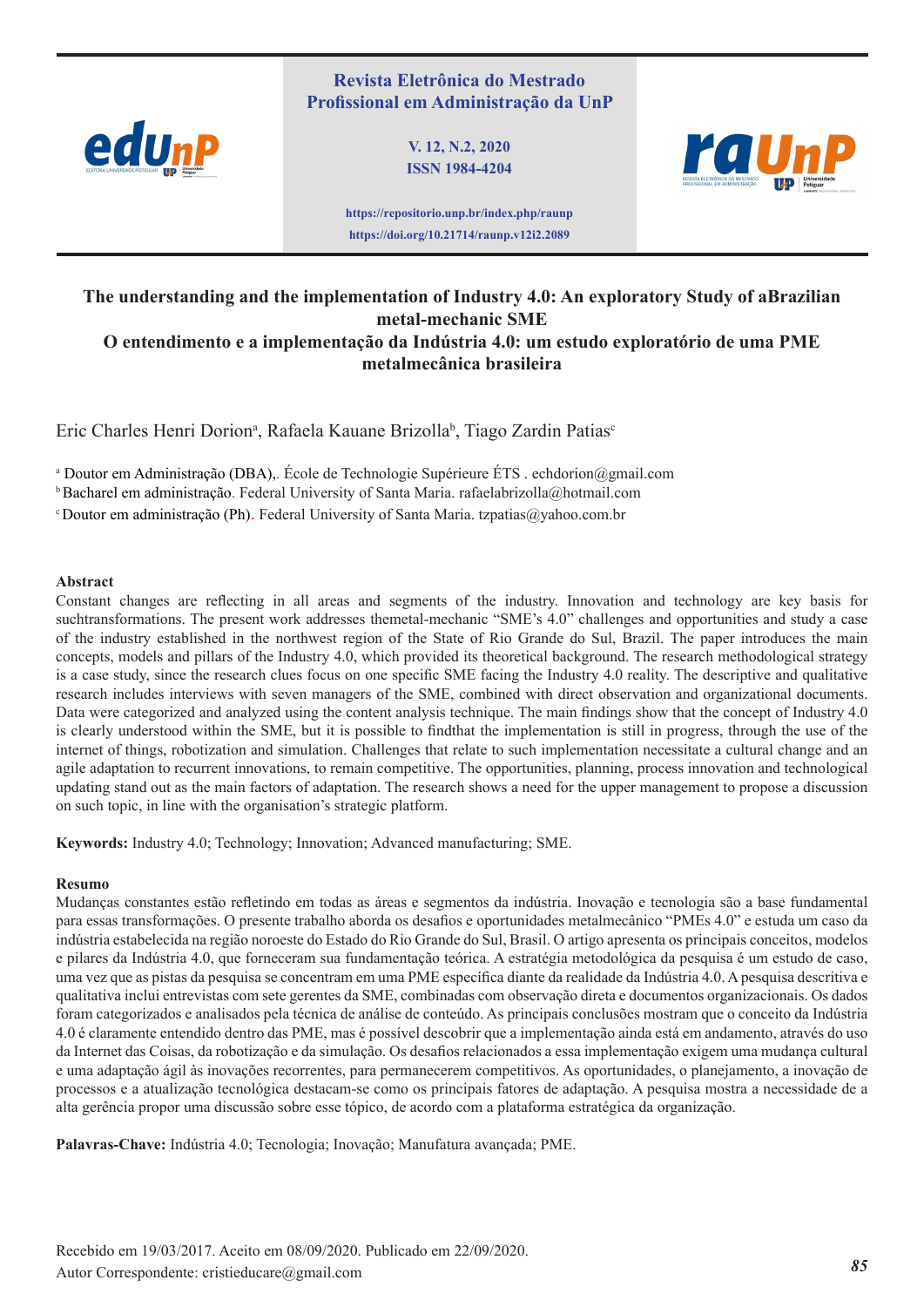# **1. Introduction**

The world is in constant change and evolution. Innovation is increasingly taking place and has been present in people's daily lives, being considered as an essential element for the promotion of development, especially in the industrial area (Jiménez-Jiménez& Sanz-Valle, 2011).The fourth industrial revolution is a technological transformation that will allow the fusion and the interaction of technologies in different areas of knowledge, such as biological, digital and physical, paving the way to structuring changes beyond systems and machines (Schwab, 2016; CNI, 2018a ; CNI, 2018b).

Technology is already recognized by the organisations as a pillar for greater productivity, speed and process automation and especially competitiveness. The first discussions about the concept of Industry 4.0 happened in Germany in 2011, at the Hannover Messe International, which is considered the largest industrial automation fair in the world (CNI, 2016). Technological innovations are fueling major changes worldwide and bringing to SMEs (Small and Medium Enterprises) benefits and challenges of equal measure. These innovations have significantly boosted business competitiveness by simplifying and adding value to the production processes and products themselves(Damanpour & Gopalakrishnan, 2001).

The metal-mechanic industry is undergoing a major transformation. The world is moving towards advanced manufacturing, investing in smart factories, in search of automating many processes and improving productivity and competitiveness (Anzola-Román et al., 2018).

The Industry 4.0 is not just a label, or a certification, where it simply implies to an organisation to follow the rules. It builds itself gradually from the organisation's needs where it must suit to a constant transforming reality. It includes various engagements from which projects are built, adjusted and replicated, and it involves complex but small changes, small projects that are aligned and assertive (De SousaJabbour et al., 2018). Sharing knowledge becomes especially decisive in shaping a collective future that reflects common values and goals. So, governments, private companies and universities need to form partnerships, seek innovation and competitiveness vis-à-vis other countries to break out of stagnation (Schwab, 2016). Given this scenario, it is important to study the fourth industrial revolution, the history of revolutions, the positioning of the Brazilian metal-mechanic industry and the specific situation of the SME in the context of the Industry 4.0 (FINEP, 2019).

In the Brazilian metal-mechanic industry, according to *Portal da Indústria* (CNI, 2018), some important initiatives are being implemented. The creation of the SENAI (*Serviço Nacional de Aprendizagem Industrial*) Innovation Institutes is one of them. Such organisation includes 25 institutes that are already present in 12 Brazilian States, which aim to create agile, innovative and tailored solutions for large and SMEs, to assist them and to perform partnerships within the industry (SENAI, 2018).

Given the importance of the subject for the local SMEs, this case study deals about this industrial environment of constant transformation. It is of great value for the expansion of knowledge in the industrial area and the understanding of the process of technological updating and rapid advance in manufacturing.In this context, this article aims to analyze the case of a metal-mechanicSME located in the northwest region of Rio Grande do Sul, focusing on the Industry 4.0 challenges and opportunities.

# **2. Theory**

The theoretical base discusses the rationale about the Industry 4.0, its evolution through its concepts, its benefits and pillars that underlie the theory, pointing out the challenges and impacts of this new industrial trend.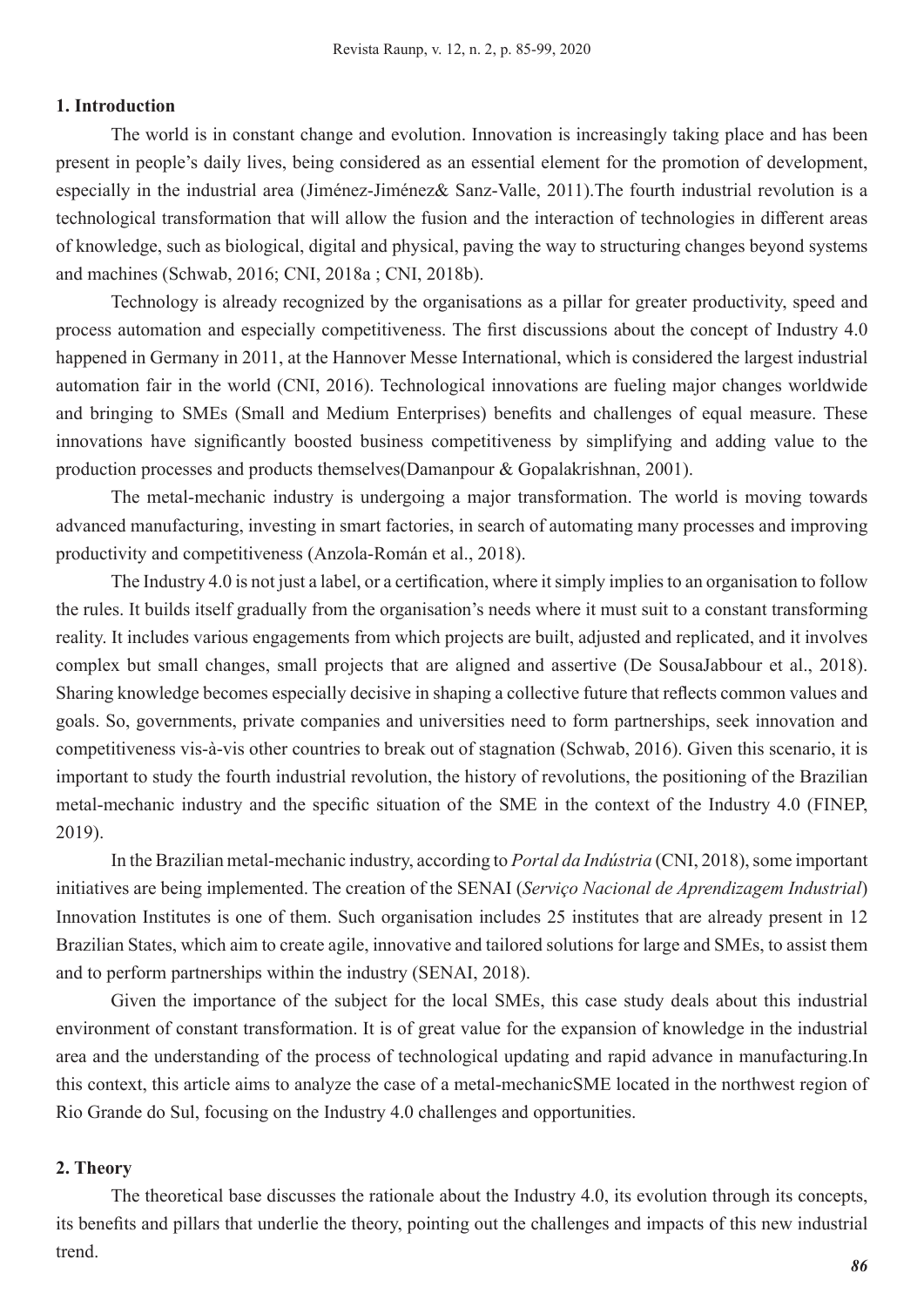# *2.1. The historic path of the industrial revolutions*

The major industrial revolutions have happened over 300 years, transforming industrial processes and products through technology development (Maynard, 2015). The first industrial revolution, or Industry 1.0, began in the United Kingdom in the late eighteenth century, with the introduction of the mechanical production methods and the application of powered steam energy equipment(Helfat & Winter, 2011). De Sousa Jabbour et al. (2018) points out that the first industrial revolution was marked by industries that began to use steel as raw material and coal as energy in their manufacturing processes. During this period, between 1780 and 1860, the steam engine was also perfected, which mechanized tasks performed manually, where the first loom machine and the first mechanical calculator were created.The Industry 2.0 started in the late 19th century and was marked by mass industrial production based on assembly lines. From this revolution, organizational competition started to increase, which supplied the development of industries and competitiveness. It is estimated that during the two decades of the Second Revolution, there was approximately a 67 percent increase in labor in the United States industries.The key contributions of the second revolution were the industrial steel fabrication in practically all industries, like the combustion engine and the invention of the automobile (Belvedere et al., 2013).The third industrial revolution started in the 1960s and was marked by the automation of the production processes, the use of electronics, and the information and telecommunications technology. It is also recognized by the computer revolution, through the development of semiconductors, mainframe computing, personal computing and the internet (National Academy of Scienceand Engineering, 2013; Maynard, 2015).

The quick widespread of innovation in the Industry 4.0 is astounding. Schwab (2016) reports that initially, the mechanized loom that emerged in the first industrial revolution in Europe took 120 years to spread around. The internet has spread around the world in less than 10 years. The second industrial revolution still needs to be experienced by 17% of the world's population, as nearly 1.3 billion people do not have access to electricity. The third industrial revolution has reached about 4 billion people, just over half of the world's population, which confirms that these are continuous and nonlinear events.

## *2.2. The Industry 4.0*

The world is changing, and the fourth industrial revolution is one of the trends that is accelerating this change and will shape current and future industries. This is the era of digital manufacturing, which has embedded high technology and aims at valuing products and competitiveness in all areas. The Industry 4.0 creates a world where physical and virtual manufacturing systems cooperate globally and flexibly, allowing for full product customization and the creation of new operating models(National Academy of Science and Engineering, 2013; Maynard, 2015).

For the implementation and the experience of the fourth industrial revolution, a change of mindset is essential. It is necessary to be open minded, to be able to have a new perception on the possible technologies that can be implemented, the new processes that can be improved, like agile automation, reduced costs and tighter deadlines;creating value addedproducts, where competitiveness becomes efficient, allowing the organisations to expand their workforce and generate productivity increase (Maynard, 2015; Boston Consulting Group, 2019)

Due to the effectiveness of process automation, investment in advanced manufacturing has been increasing and many traditional manufacturing plants are being transformed into intelligent factories (Davis et al., 2012). It is important to note that most of these new technologies are already available, but that the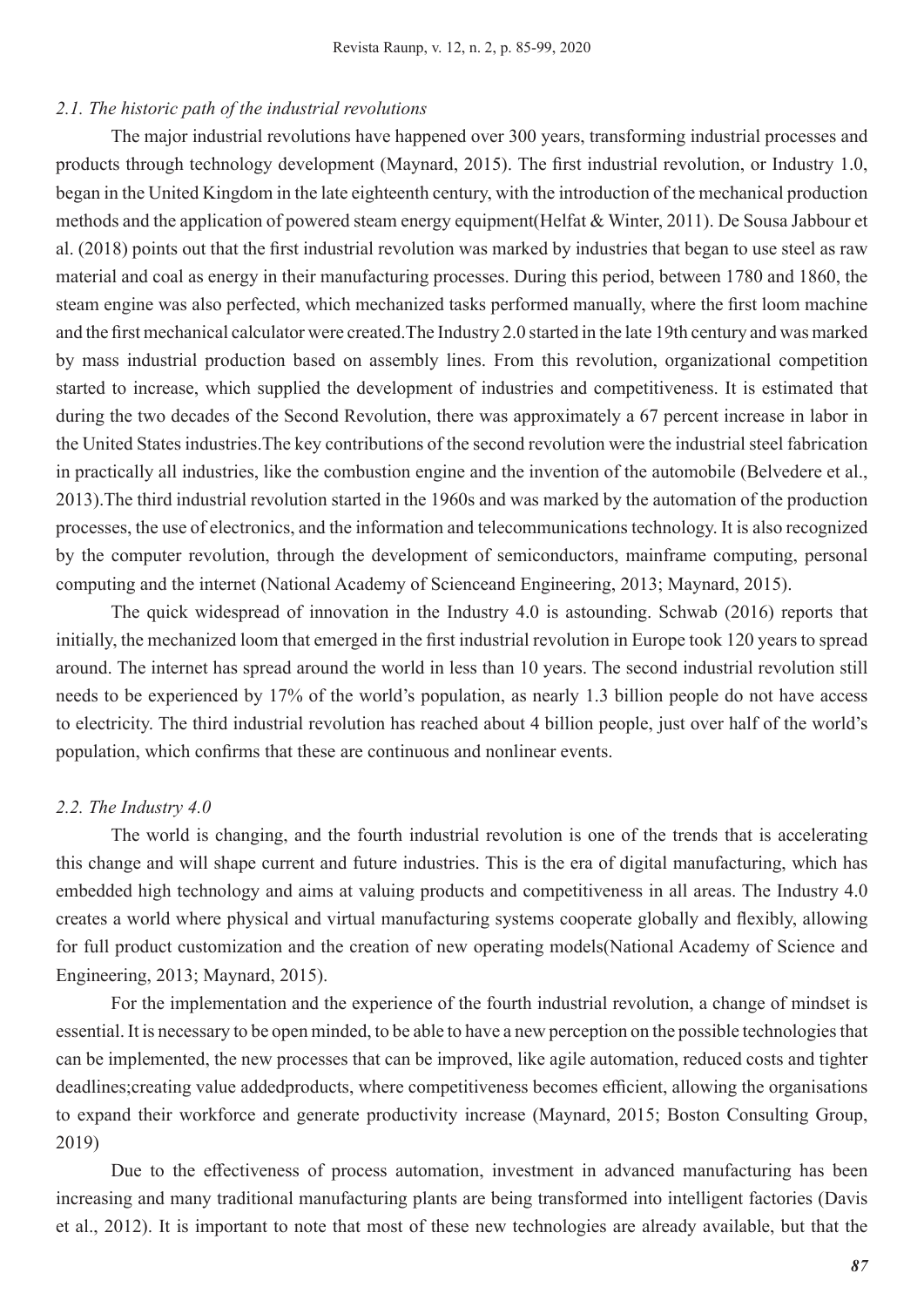transition into the Industry 4.0 will not happen suddenly, but gradually, wherethe implementation flow will depend on the economic and strategic factors and the technological capacity of the industry (Hahn Filho, 2016).

Such gradual transformation is possible for any organisations, of all sizes or segments. However, the particular reality of each SME being so, that it is relevant to analyze such adaptation process on a case basis, to expose with clarity the right technologies that implies for an intelligent factory. In this context, Askarany et al. (2012) points out a mix of automation processes and the use of technology that is already installed in the factory with the objective to optimize the process and lower the costs.

# *2.3. The Industry 4.0 in Brazil*

Brazil's long-time technological gap has contributed to its low level of competitiveness, but lately the situation has stabilized, compared to other developing countries. Considering that the Brazilian industry needs to compete globally and that it is showing a lower capacity, it must take disruptive actions to change such situation. A new flow of investments, joint with industrial research, will impact directly and increase competitiveness (CNI, 2016).

The Brazilian industry is behind, when compared to developing countries like South Korea and China,in terms of technology development. In fact, Brazil is currently transitioning from the Industry 2.0 toward the Industry 3.0. In Brazil, industries are still replacing the traditional man powered assembly lines by automation through electronics, robotics and programming.But such reality happens at a low pace, below what is necessary to be competitive (Hahn Filho, 2016).

New investments in information and automation technologies must take place in Brazilian SMEsto be recognized as one of the top players among countries with smart factories. The intensive training of managers, engineers and technicians, which is mandatory to work with these technologies, will also guarantee a more qualified workforce (National Academy of Science and Engineering, 2013; Maynard, 2015). As a result, the country may become more competitive and generate performance if long term planning and steps are taken and implemented be the SMEs.

## *2.4. The Pillars of the Industry 4.0*

The Industry 4.0 technologies are based on nine pillars that drive the metal-mechanic industry deployment and support (Siemieniuch et al., 2015). The objective is to understand each one of them, in order to support the empirical research.

# *2.4.1. Big Data analytics*

In the context of Industry 4.0, the collection and comprehensive assessment of data from many different sources, production equipment and systems, as well as corporate and customer management systems, will become standard to support a prompt decision making. "Applying Big Data to manufacturing will reduce the number of quality assurance workers while increasing the demand for industrial data scientists" (Brown et al., 2011; Gerbert et al., 2015).

### *2.4.2. Autonomous robots*

Autonomous robots are machines that perform tasks without human intervention and can make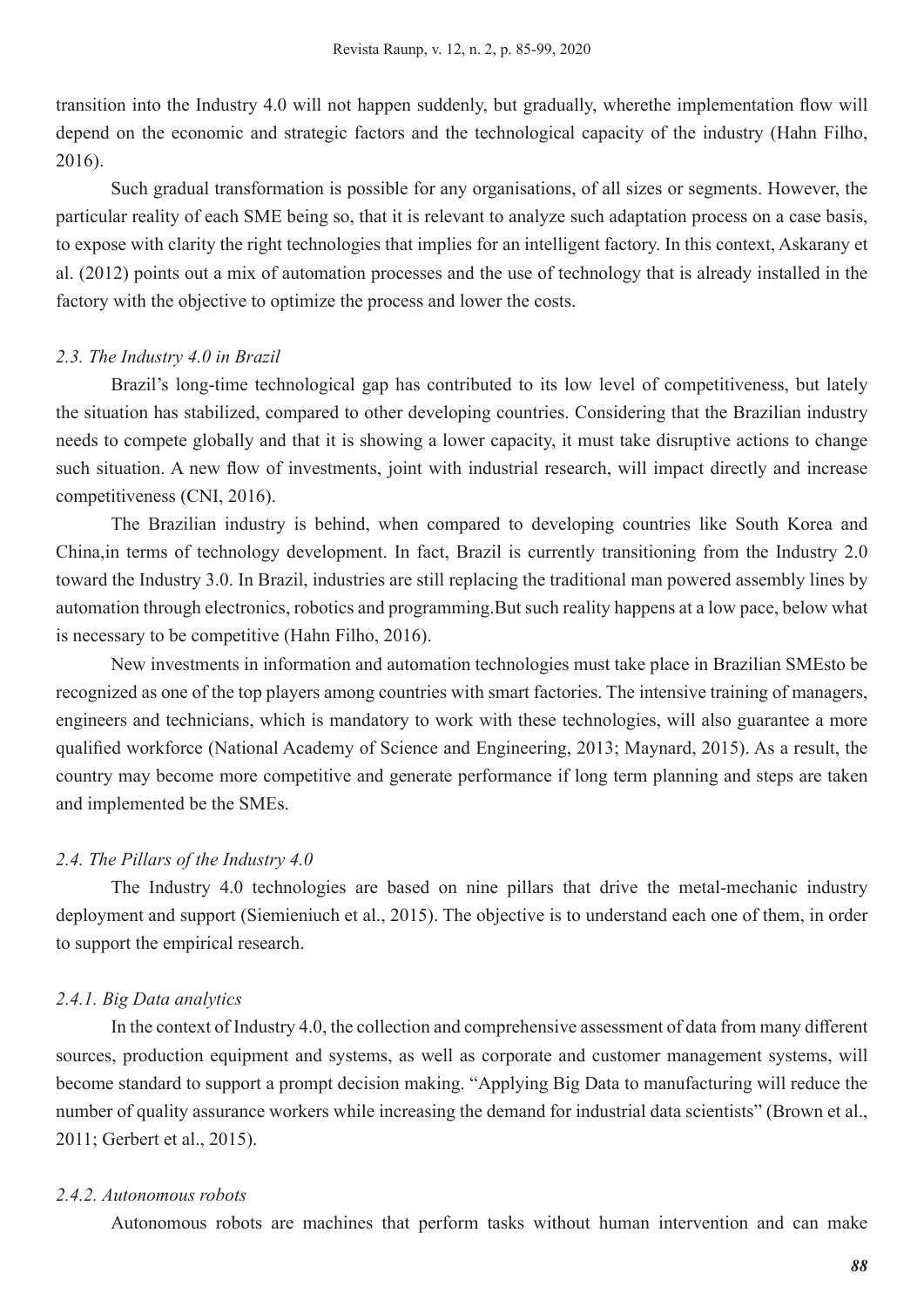decisions, detect and solve problems on the factory floor (CNI Digital, 2017). Some factories have long used robots for complex tasks, but robots are evolving to even greater utility. They are becoming more autonomous, flexible and cooperative. They are able to interact with each other and work safely side by side with humans and learn from them by becoming collaborative. These robots cost less and have a wider range of features than those used in manufacturing today (Royakkers & van Est, 2015).

# *2.4.3. Simulation*

For *Confederação Nacional da Indústria Digital* (CNI Digital, 2017),

Simulation (or Virtualization) is a virtual reproduction of development, manufacturing environments and processes in factories. It is a practice that enables digital and faithful reproduction of the operation of industrial plants, including equipment, operational and employee functions. In the Industry 4.0, the concept can be applied to every manufacturing plant, making virtual copies of smart factories to better monitor them to predict difficulties and improve production.

Such statement implies that simulation improves production results, that it can obtain greater control of processes, and it can identify and minimize failures, contributing to the increase of the work quality of the employees.Simulations will be used more extensively in plant operations to leverage real-time data and mirror the physical world into a virtual model that can include machines, products and humans. This will allow operators to test and optimize machine configurations for the next in-line product in the virtual world before physical switching, thereby reducing machine setup times and increasing quality (Negahban & Smith, 2014).

# *2.4.4. Horizontal and vertical integration systems*

Companies, departments, functions and capabilities will become much more efficient as universal cross-enterprise data integration networks evolve and enable truly automated value chains.Some applications are linked to general urban systems and smart cities, such as solutions for the integration of "smart" vehicles, capable of interacting with each other and exchanging online information about accident or congestion situations. Other applications are environmentally effective by monitoring air quality, beaches, rivers and disaster prediction; building automation allowing the design of intelligent environments (Aquino, 2015; Khaitan & McCalley, 2015).

# *2.4.5. Industrial Internet of Things*

For Almeida (2015), the concept of the industrial Internet of Things (IoT) is:

The Internet of Things (IoT) refers to the integration of physical and virtual objects into networks connected to the Internet, allowing objects to collect, exchange and store data that will be processed and analyzed, generating information and services on a large scale. There are many possibilities of connected objects: cars, smartphones, appliances, clothing, locks, among other devices.

The Internet of Things enables data sharing between devices that control and act in real-time production processes over wireless networks. This will allow field devices to communicate and interact with each other and more centralized controllers as needed. It will also decentralize analysis and decision making, enabling real-time responses (Atzori et al, 2010).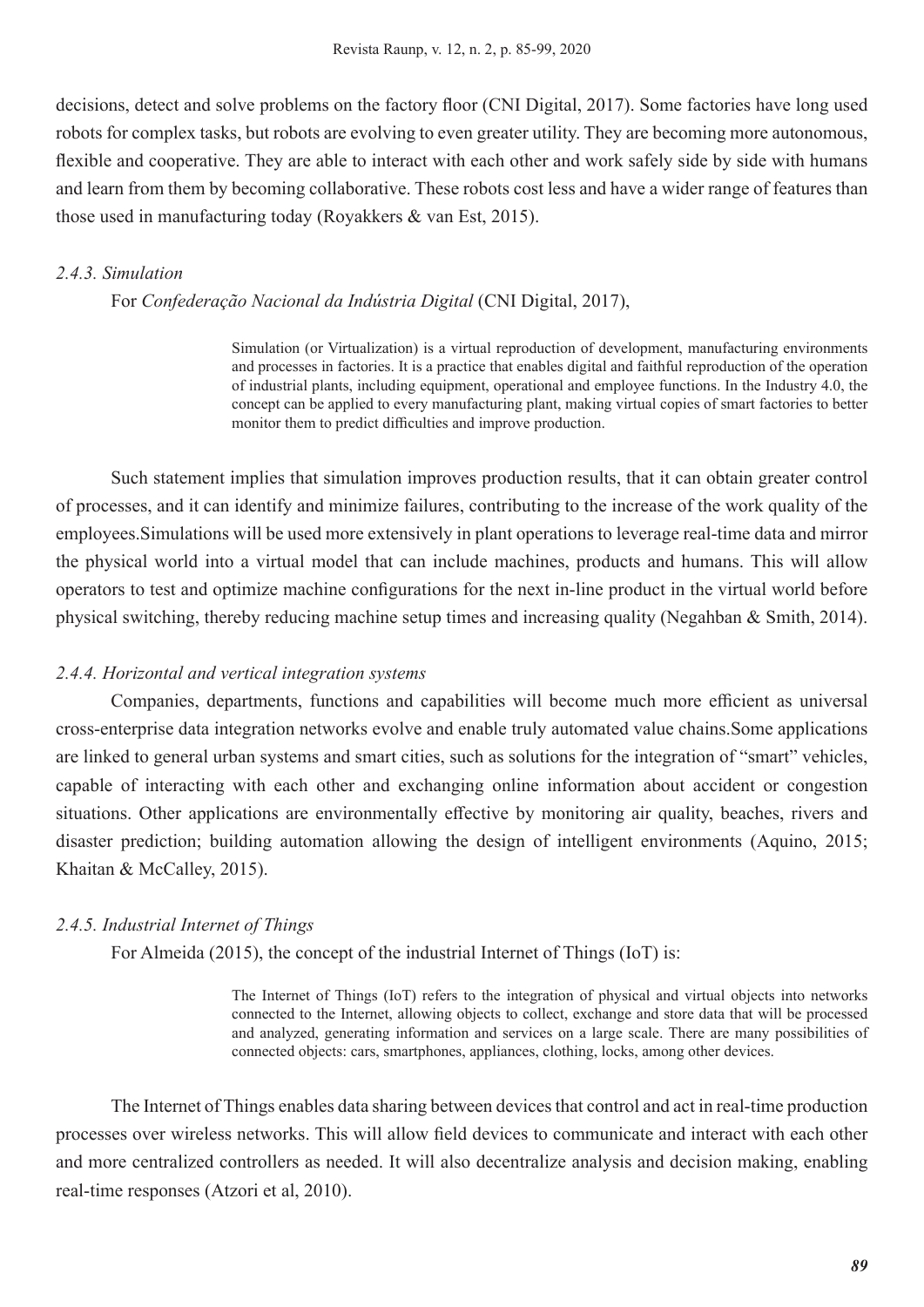# *2.4.6. Cyber security*

Cyber security is a set of tools created to protect virtual data. With the integration of systems in the Industry 4.0, it is essential to secure data against attacks and prevent leaks for any reason. With tangible investments in cyber security, a quick and efficient response to a potential threat is possible (Liao et al., 2017; CNI Digital, 2017).With increased connectivity and the use of industry-standard communication protocols, the need to protect critical industrial systems and manufacturing lines from cyber security threats will increase dramatically. As a result, secure and reliable communications as well as sophisticated machine and user identity and access management will become essential (Dunn-Cavelty, 2010; Warner, 2012).

## *2.4.7. Cloud computing*

Cloud computing is "the ability to access and to use services such as storage, databases, network, software and analysis, among others, through the internet" that contributes to the organisations to reduce costs by reducing investments in information technology, such as hardware and infrastructure, staff or commuting (Mell & Grance, 2011). More production-related ventures will require greater data, by sharing across company sites, systems, and boundaries. As a result, data and machine functionality will increasingly be deployed into the cloud, enabling more data driven services for production systems (Qi et al., 2010; Jothipriya & Akila, 2016).

### *2.4.8. Additive manufacturing*

Companies have begun to adopt additive manufacturing, such as 3D printing, which they use primarily for prototyping and producing individual components. With the rise of the Industry 4.0, these additive manufacturing methods will be widely used to produce small batches of custom products that offer construction advantages such as complex and lightweight designs (Huang et al. 2012).Additive manufacturing, or 3D Printing, is the creation of an object by adding one-to-one ultra-thin layers of materials such as plastic, common steel or titanium alloy, ceramic and sand, among others. 3D printing contributes positively to industries in comparison to traditional manufacturing, since it provides less material waste, simplified logistics and significantly reduced production costs (ASTM, 2010).

#### *2.4.9. Augmented Reality*

Augmented reality is the technology that allows interaction between virtual and real universes. It is also considered as the overlapping of objects and real images in the virtual environment through a technological device. In the future, companies will be able to make decisions based on cyber representation. Operators will learn to interact with machines, change parameters and retrieve operational data and maintenance instructions. The utilities of such tool are endless (Berryman, 2012).Augmented reality-based systems may support a variety of services, such as selecting parts from an inventory or warehouse, or by submitting repair instructions on mobile devices. These systems are currently in their infancy, but in the future, companies will use much more augmented reality to provide employees with real-time information to improve decision making and work procedures (Akçayir & Akçayir, 2017).

#### **3. Method**

This descriptive case study analysis of a metal-mechanic SME, from the northwestern region of the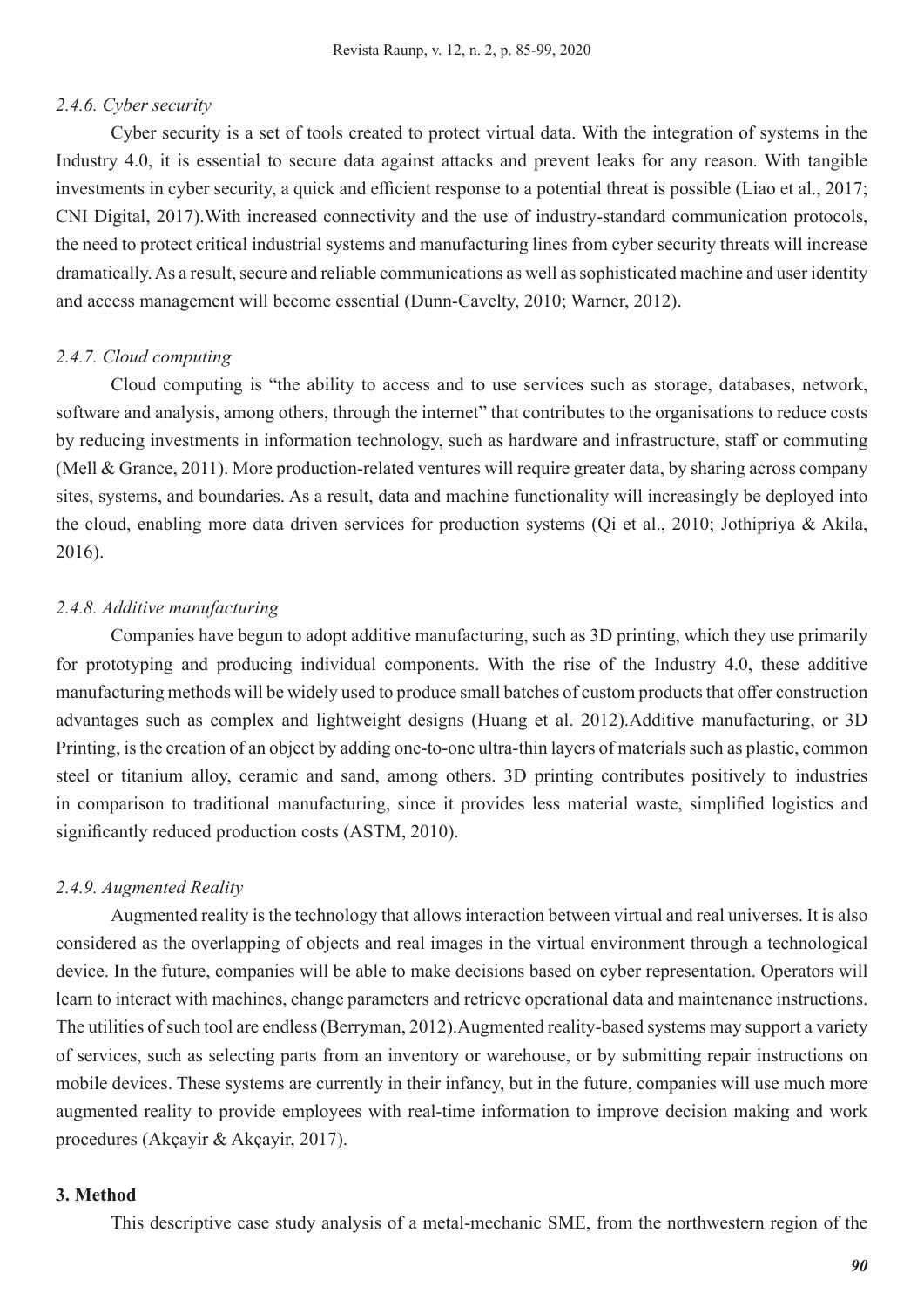State of Rio Grande do Sul, Brazil, has the optic of investigating the integration reality of the Industry 4.0. Through an exploratory research, a specific content was sought to conceptualizes how the Industry 4.0 is integrated and evaluated from the actors' points of view, from a theoretical understanding. The secondary data research was conducted through a literature review throughscientific articles and theses, reviews, reports and books. Primary data was conducted throughinterviews, which allowed a structuring construction of ideas and content development.A semi-structured interview script was developed for the application on seven tactical managers, who have relevant contactswith the manufacturing area. Direct observation was also done to supplement the investigation.

A content analysis technique, as proposed by Bardin (2011), was chosen to achieve the research objectives, based on three specific phases: 1) the pre-analysis; 2) the exploration of the material; and 3) the results'treatment, inference and interpretation. In the exploration phase, the material encoding procedure followed the classification and aggregation options. The defined coding form was about classification and aggregation through the choice of categories pattern. In this case four categories of analysis were defined: a) the concept of the Industry 4.0; b) the pillars of the Industry 4.0; c) the threats from the Industry 4.0; and d) the Industry 4.0 opportunities.

### **4. Results analysis**

The analysis follows a path of breaking down the topics into four categories, in order to gain a better understanding of the reality through the concept, pillars, threats and opportunities categories.

#### *4.1. The concept*

The first question asked was to contextualize what their knowledge about the Industry 4.0 was. For Interviewee "number one", the […Industry 4.0 marks a global evolution of the whole metal-mechanic industry, where this revolution is specifically a technological evolution, by changing the concept of the relationship between man and machine, and where the macro idea is to combine knowledge, based on data, Big Data. The devices are connected in real time via IoT and the decisions are fast, being made through artificial intelligence, and even have the possibility to access them anywhere through the cloud…. these are some of the industry factors 4.0.].

 Interviewee "number three"has commented that the concept would be a paradigm shift from the way factories operate today, which corroborates withMaynard (2015)'s view. The author believes that industries will be considered smarter if they follow a path toward the decentralization of the operations manual control processes, and if they implement control via interconnected smart devices, which encompasses automation and information technology in manufacturing. Such statement is consistent with Interviewee "number four" understanding, which stipulates that the Industry 4.0 will embrace key technological innovations applied in the manufacturing process (Automation, Information Technology, IoT) and will constitute the new production processes; being smarter and more efficient.

The respondents converge with a clear alignment on the understanding of the concepts of the Industry 4.0, since they demonstrated having knowledge aboutits origins, its meaning and the impacts it will provide to the industry. This knowledge highlights the importance of the subject, even though a recent and not yet explored context is already widespread within the SME.

Regarding the day-to-day learning interface, Interviewee "number one" reveals that he is interested in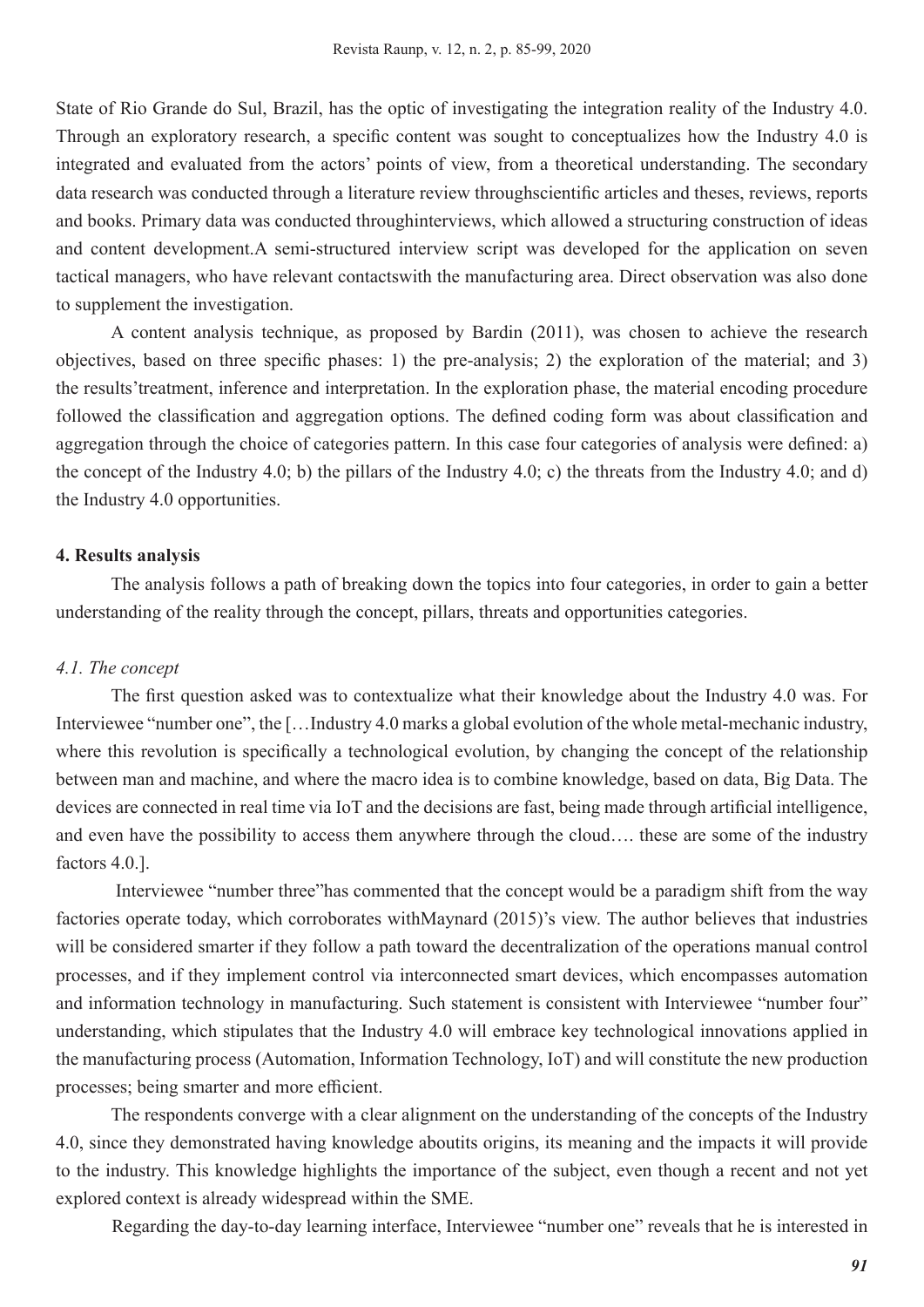the subject and performs readings, but as the evolution is constant, every day new innovationsshow up, new equipment and technology applications in different industry areas appear, making it difficult to be updated and adapted. As he currently works with research and development, he believes it is essential to constantly acquire knowledge about the Industry 4.0 and to develop products aimed at it.Interviewee "number two" states that he believes Brazil is getting worse about implementing innovation, pointing out that Brazil is trying to get out of the second industrial revolution and have to jump straight up to the fourth, or at least tryto do it. He thinks it will be a lot of work, due to the lack of focus of the matter. Interviewees"number three"and "number seven" commented that theyacquire knowledge from their participations in lectures and courses. Interviewee "number three" believes[…that in the Industry 4.0, there is a huge communication scheme between machines, sensors, collaborative robots, taking part of the hand human work, much of it via software and also, … there will be broad control over traceability]. Interviewees "number four" and "number six" claim they have little knowledge about the Industry 4.0 and its new technologies, as well as the conceptual pillars that it brings.For Interviewee "number five", the Industry 4.0 will provide automated factories designed to produce large-scale products, eliminating all waste and standard products on a large scale.

The results show eclectic patterns in terms of day-to-day learning interfaces. The knowledge learning patterns that each interviewee adopted are different, showing disruptive interpretations and experiences. The Industry 4.0 learning patterns follow inconsistent day-to-day learning interfaces thatare generalist and empirical, showing a lack of theoretical basis on the specific concepts, patterns, actions and practices to be used or implemented in the metal-mechanic industry.

#### *4.2. The pillars*

One of the questions related to the Industry 4.0 was to identify which pillars they consider most important and why. Interviewee "number one" states that [...all pillars have their particularities, and many aspects are interconnected. It is hard to say which one is more important than the other, since each one has its degree of importance, but Big Data and analysis are considered the basis of knowledge.Without data, no task can be performed since there would be no parameters to make safe decisions.].

According to Interviewee "number four", [… all the pillars cited are important in Industry 4.0, but I realize that Big Data is making a difference with articulated real-time data for fast decision making,standalone robots to increase productivity, to reduce failures and waste. The vertical and horizontal optimized process integration systems, joint with additive manufacturing with 3D printers,enhance multi-project agility capacities, while cloud computing promotes the friendly use of remote access to services anytime and anywhere].

The resultsshow a positive relation between the accumulation of empirical data, or the experience in the manufacturing area, and the capacity of the respondents to identify more opportunities for the pillars' applications.More acquired knowledge lead to a capacity to assume specificsteps within the SME toward innovations related to the Industry 4.0. Interviewee "number five" points out that the pillar about the horizontal and vertical integration systems is the most important point, since any factory is process defined, generating more gains in management, changes and process adequacy.

The actions to improve the SME'sresults can have a very high assertiveness reliability, through rich comparative data simulations, or any process that has fast information generation technologies, allowingit more competitiveness in the industry.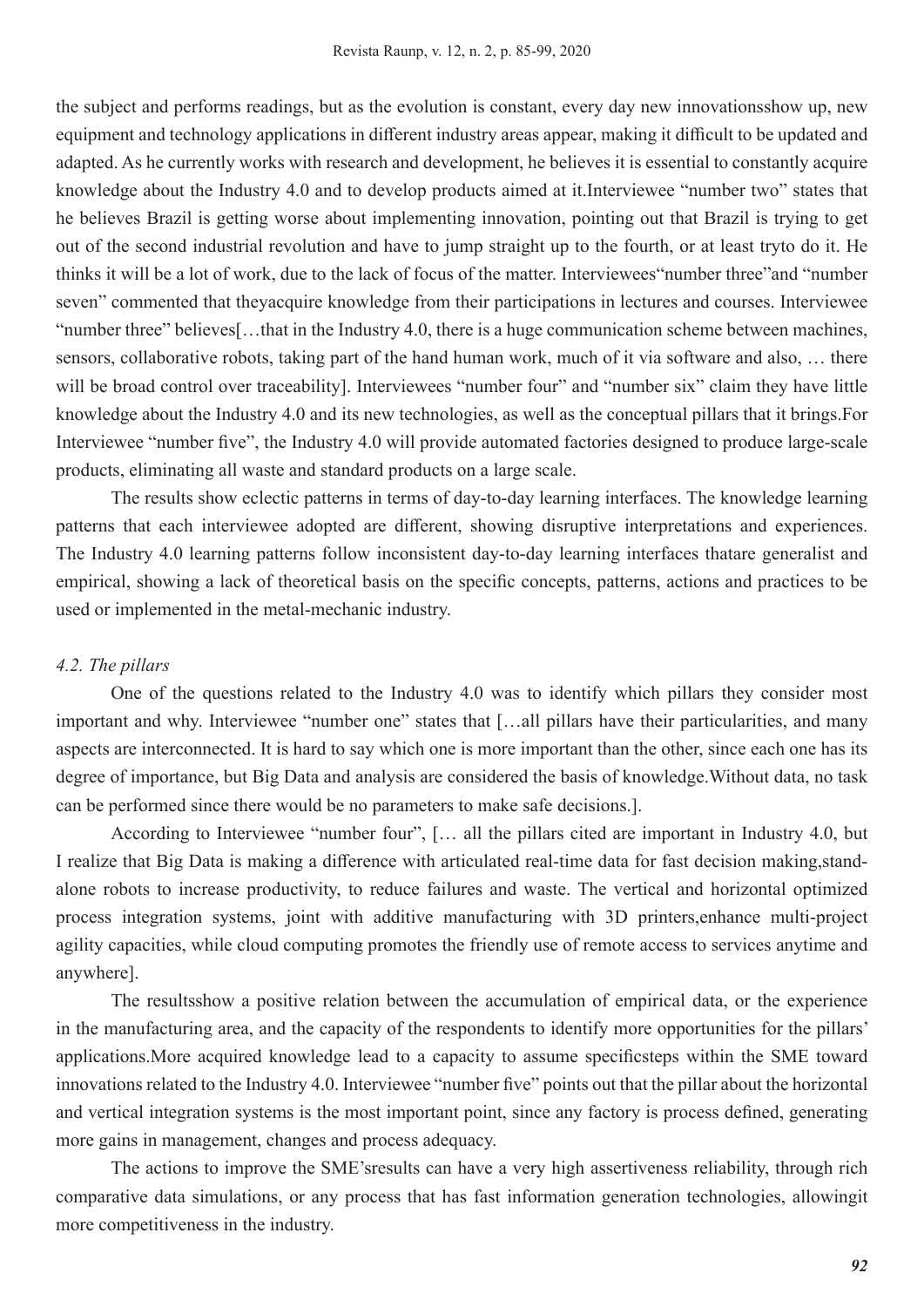The results show informationcoherence, since each pillar concepts, mixed with the respondents' views, converge on the importance of the industry competitiveness to create an edge over others. The Industry 4.0 pillars form a benchmark platform, which supports the metal-mechanic industry by optimizing its processes. In this context, it is possible to identify some actions that have already been implemented in the SME, on its path to become an organisation of the fourth industrial revolution.

In terms of organizational planning and implementations, eclectic patterns arise among the respondents. According to Interviewee "number two", the company does not yet have a plan or a project about implementing the Industry 4.0 parameters. The SME still does not have an established long-term plan, but it already has installed some new technologies such as the use of robots and some simulations equipment for machinery and cutting. Interviewee "number one" reported new practices that are taking place in the SME since January 2019 that are considered as a disruptive evolution. It started with the database being collected daily and the orders report, as it is considered as the starting point of the data development. Also, other projects such as investments in state-of-the-art equipments may be implemented in the future through IoT and artificial intelligence.

Interviewee "number seven" developed some actions related to online factory operation reporting, robotization in welding processes, machine programming through modern software, customization of the SME's operating system for better programming. The communication and process integration patterns were upgraded, realizing concrete actions that meet the new version of the Industry 4.0.

Figure 1 presents the current situation of the SMEon their actions and initiatives about the use of the Industry 4.0 pillars, combined with the opportunities that relate to each pillar.

| <b>Big Data and Analytics</b>    | Online manufacturing reporting;<br>Compilation of data from production<br>processes.<br>Real time production progress<br>information.<br>Accurateinformation. | Automation and report of all SME processes, as<br>well as support areas.                                                                                              |
|----------------------------------|---------------------------------------------------------------------------------------------------------------------------------------------------------------|-----------------------------------------------------------------------------------------------------------------------------------------------------------------------|
| <b>AutonomousRobots</b>          | Collaborative welding robots, aligned with<br>programming that weld perfectly.                                                                                | Areas with more repetitive work, with insertion<br>of autonomous robots.<br>Interaction between robots and collaborators.<br>Robot insertion in all welding lines.    |
| <b>Simulation</b>                | Engineering simulations based on finite<br>elements.<br>Equipment design simulation software.<br>Virtual commissioning.                                       | Factory sensing for layout change opportunities<br>to make the process faster and more efficient.                                                                     |
| <b>Augmented Reality</b>         | Not yet present in the SME.                                                                                                                                   | Use of Google Glass in the assembly and<br>maintenance areas of the SME.<br>Possibility to send 360° images and/or videos<br>along with product manuals to customers. |
| <b>Systems integration</b>       | Machining Machines with productivity<br>identification sensors.<br>Predictivemaintenance.                                                                     | Predictive maintenance in all areas.                                                                                                                                  |
| <b>Additive</b><br>Manufacturing | Not yet present in the SME.                                                                                                                                   | 3D printing on final assembly lines.<br>Addition of materials instead of removal<br>(machining).<br>Casting - Obtaining a new part by melting iron<br>powder.         |
| <b>Cyber security</b>            | SME's information security and data<br>through the Information Technology<br>structure and banks.                                                             | To keep all SME connections secure.<br>Increased security through the Data Protection<br>Act.                                                                         |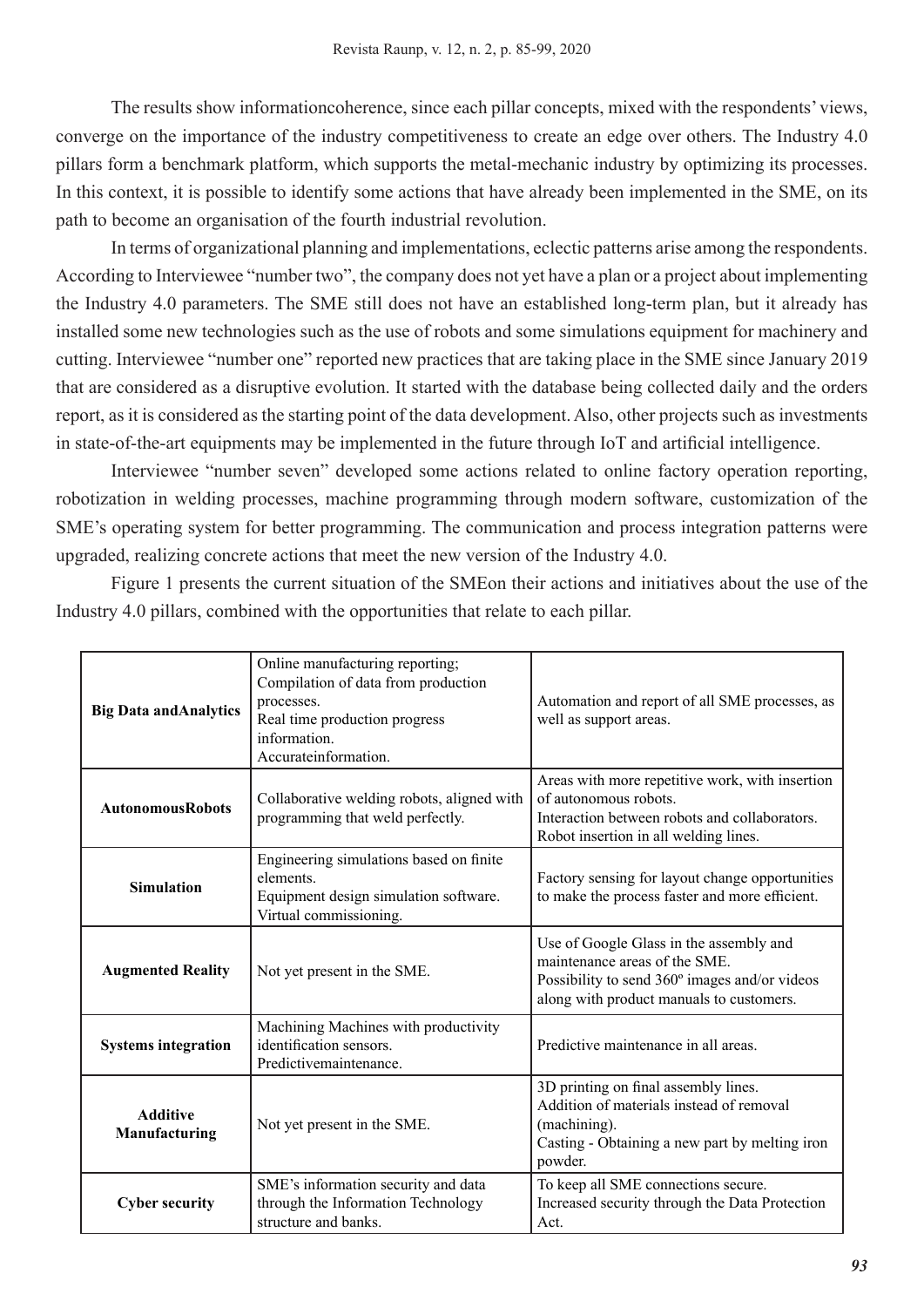| <b>Cloud</b>               | SME's data saved in more than one cloud<br>daily, ensuring all data. | <b>RFID</b> (Radio Frequency Identification Systems)<br>on parts for monitoring.<br>Interconnection of manufacturing processes to<br>streamline and make tasks more flexible. |
|----------------------------|----------------------------------------------------------------------|-------------------------------------------------------------------------------------------------------------------------------------------------------------------------------|
| <b>Industrial Internet</b> | Use of process programming and direct<br>integration with machines.  | Connection between the PPCP and the<br>procurement areas to generate a purchase order<br>when a raw material purchase is required.                                            |

#### **Fig. 1.The Industry 4.0 pillars applied in the SME**

The analysis of Figure 1 shows a clear path for the Brazilian metal-mechanic SME on their actions and opportunities, and for the implementation of each topic. According to the *ConfederaçãoNacional da Indústria* (CNI, 2016) in Brazil, there is a long way to come to a full transformation and acute positioning on recurrent opportunities, but still, almost all the SMEs agree that the Industry 4.0 is an opportunity and not a risk.

# *4.3. Opportunities*

The respondents were asked about the industrial prospects and the opportunities and how they view the future of the metal-mechanic industry in such context. It is possible to observe that the increasing development of the industrial activity demonstrates several opportunities and processesimprovements, to guarantee greater efficiency and competitivenessand to foster industrial innovation (FINEP, 2019).

Interviewee "number one" and "number two" believe that regardingthe metal-mechanic industry, important transformations are happening presently,and it will continue to rise in terms of frequency.Because of the complexity and the depth of the implementations, the recent created culture of innovation will increasingly provoke technology-driven industries to use the collected data, and be connected to the industry from anywhere, allowing the use of equipment that can be autonomous, make decisions, or contain artificial intelligence. Interviewee "number one" believes that the Brazilian metal-mechanic industry has a great potential to be aIndustry 4.0 reference in the country, as it holds a culture of pioneering and innovation.But more exactand agile planning is necessary, as the high costs of implementation makes it risky and internally difficult to implement.Interviewee "number two" commented about the fact that the industrial innovation culture needs to start with small projects and promote change gradually, as suggested by CNI (2019).Some national research data aimed to identify the level of maturity of the organisations in implementing the Industry 4.0 showed that less than 50% of the interviewed companies are just beginning the path of Industry 4.0.

Interviewee "number three" believes the issue will be considered in the future, but unlike Europe, the methods and technologies will take a little longer to arrivein South America. Having few multinationals in Brazil, one may have an increased path of development, but it is not guaranteed. As for the metal-mechanic industry in question, by having partner companies in Europe, it is possible that there is a thought of the "new" and it is perceived that it is possible to increase the efficiency of the factory and this is one of the advantages of having these partnerships. But, if it depends only on Brazilian knowledge and investments, the time of application of this method can be extended.

Interviewee "number four" considers the possibility of more automated industries, more machines and fewer labor. Standardized processes will avoid errors, reduce waste, reduce costs and gradually accelerate production (increased productivity). In the future,the SMEs will have to adapt to this new concept because, to survive in the highly competitive market, it is necessary to seek new technologies that ensure permanence in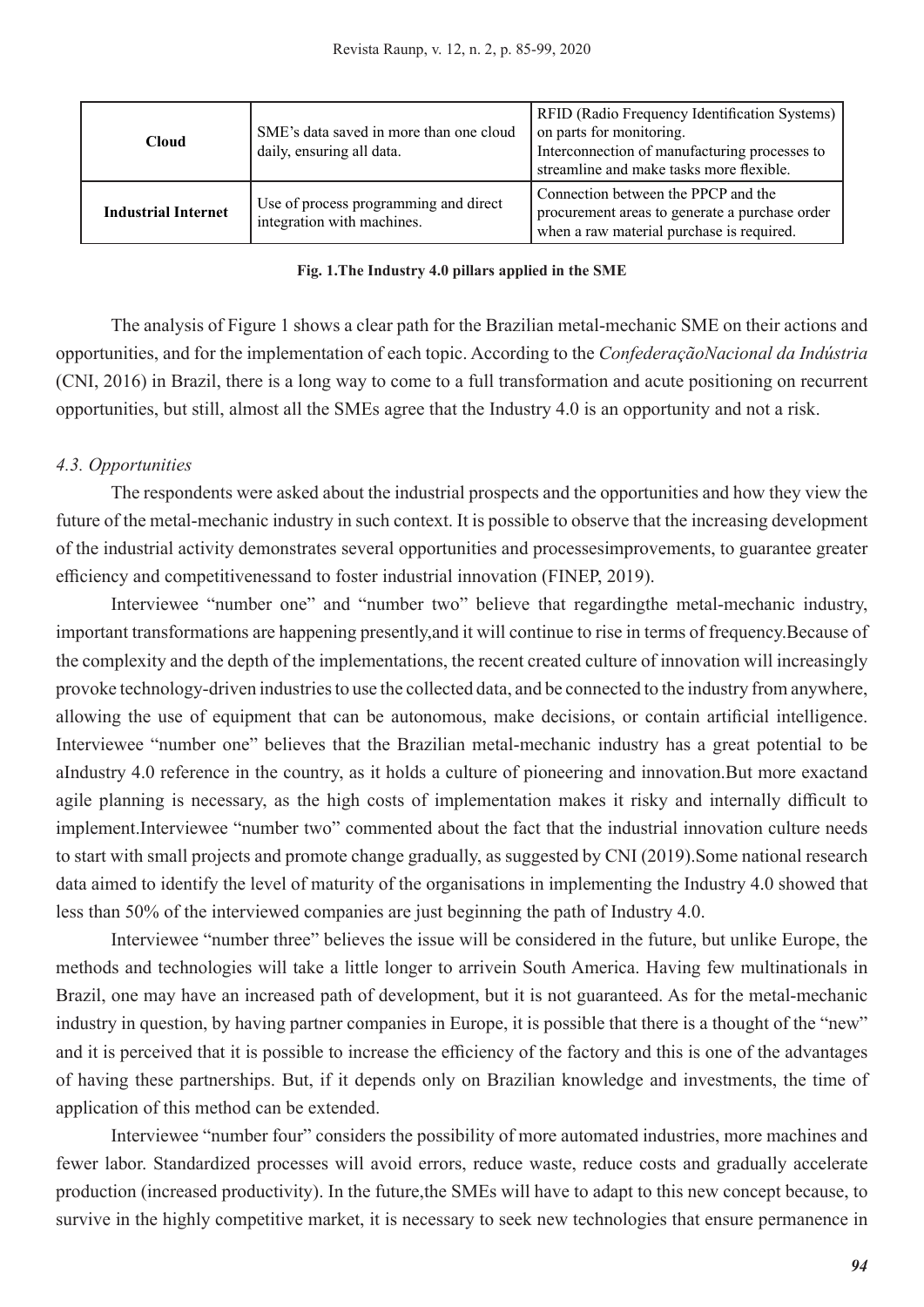the market, stressing the necessity to innovate.

For the Interviewee "number five", theIndustry 4.0 already exists in the SME, through the use of modern machines, the engineering and the equipment of themost advanced software, which already does the planning and programming.He believes that the SME is already on the way of being totally "Industry 4.0". The Interviewee "number six" claims that there is a giant step to achieve innovation and that the SME needs to change its mental model to understand where innovation opportunities lie. From such evidence, it is possible to perceive distinction in the respondents' answers and that there is no alignment in the understanding regarding the SME's situation and its current state of transformation toward the Industry 4.0.

The understanding of Interviewee "number seven" is that the Brazilian metal-mechanic industry has a lot to evolve in order to achieve a full implementation of the Industry 4.0.The automotive industry is advanced towards the newest version of the industry by bringing clearer production standards and settled down. The SMEalready has internal process phases with automation and sensing aligned with the Industry 4.0. The challenge is to maintain suchprocess chain evolution, by making them to interact with each other intelligently and automatically. Externally, in terms of product, it is necessary to evolve in product engineering, by seeking to deliver to the customer operational technologies and by processing equipment operation information technology.

This positioning corroborates with the view of the President of the *Confederação Nacional da Indústria*, Paulo Afonso Ferreira, who believes that […the ability of companies to innovate is crucial to increase the economic and social development of Brazil. Innovation is an unequivocal condition for competition in global markets, the creation of quality jobs and the strengthening of all industries.] (CNI, 2019).

# *4.4. Challenges*

In terms of the challenges and the impacts of the implementation of the Industry 4.0, Interviewee "number one" pointed out that there are two key elements to be considered.The first one has a positive impact on the local economy because […it will create jobs, which today do not yet exist in Brazil.]. It refers to the need to update data and its interpretation, as well as the urgent need to form more qualified people to perform maintenance and equipment procedures. The second one refers to a world-wide trend in the reduction of human labor, due to process automation.This point is problematic and is already discussed by the Nordic countries, where the social consequences of such transformation is being re-evaluated to validate, in other terms, the real need for the full implementation of autonomous industries.

From the point of view of Interviewee "number two", the impact of the Industry 4.0 will provoke the replacement of some repetitive jobs and a new selection patterns for employees in the job market. It will ease the decision processes to be fulfilled and make them more assertive. For business managers, the participation of artificial intelligence in strategic meetings will impact on the discussions, allowing to receive and treat rapidly data and new disruptive information.

There will be greater competitiveness of job openings, more training, specialization and differentiated attributes, says Interviewee "number five". According to Interviewee "number six", professionals will need to be increasingly qualified for the job market for Brazilian industries to gain in global competitiveness.

Interviewee "number seven" stated that the revolution of the Industry 3.0 already impacted and initiated a transformation in the labor force patterns, where manual labor is increasingly being replaced by machines, and automation has brought the programming of automated resources, which fits with the introduction of the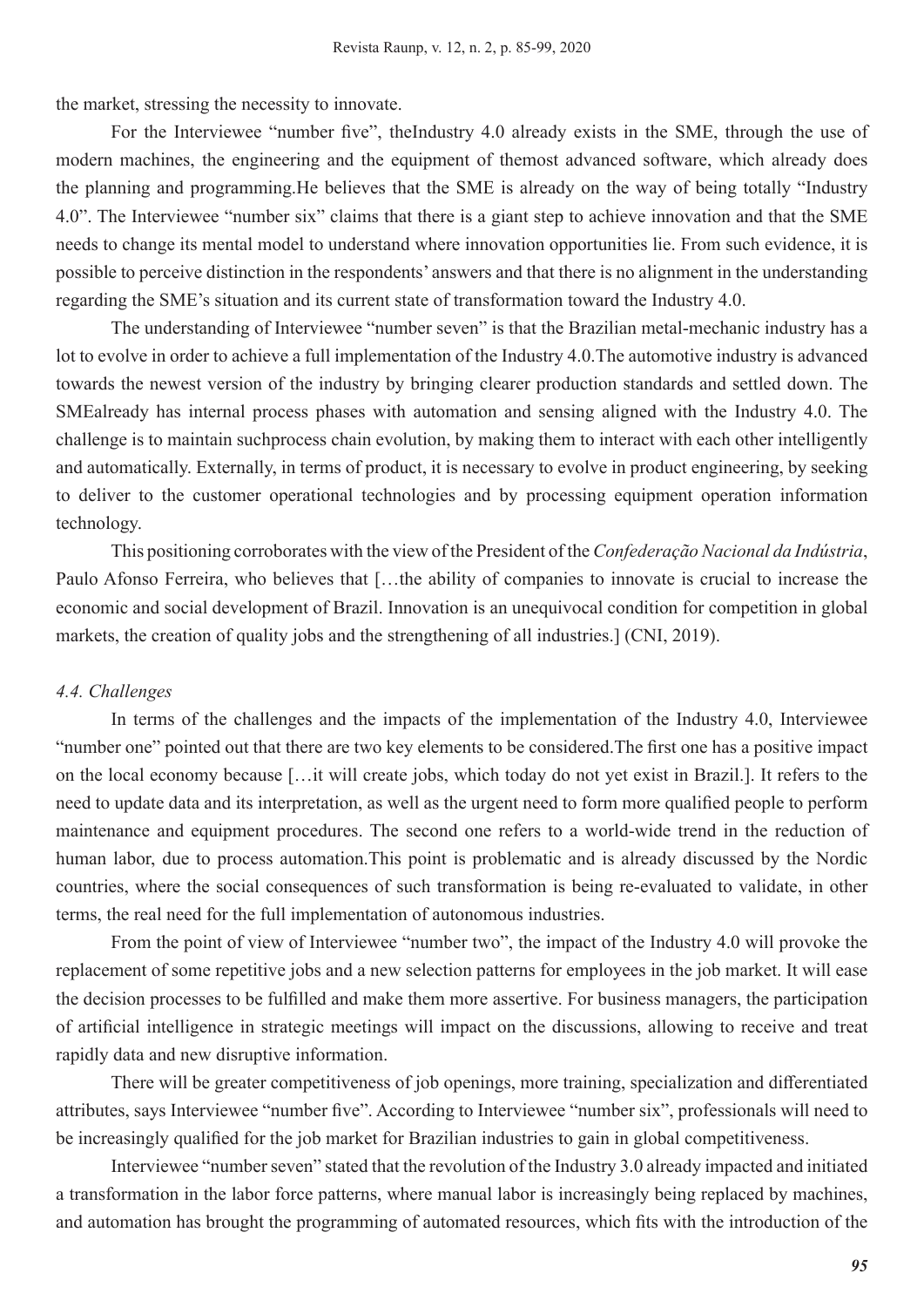Industry 4.0. The labor market tends to change rapidly mainly in the Industry 4.0 models, but in Brazil, there is still a long way to go in the process, since it is being strongly influenced by social factors that can change the evolution of the labor market.

The use of human intelligence in building and evolving intelligent systems will be increasingly present in our SME, where its main difficultywill be to become an industry from the fourth industrial revolution, having velocity patterns to adapt itself from the losses of the aging of the mechanization,Interviewee "number one" points out that the technology currently involves high costs to make such evolution. He believes that the SME is not focused solely on profits, but on the welfare of its community. From the point of view of Interviewee "number two", our main difficulty can be considered as cultural. Such transformation is not simple and it is essential that all the steps to the success of each project be completed; […our company has a lot of potential, with competent and engaged people, who basically need some adjustments for a transition that will occur for the better and will be more competitive].

Interviewee "number five" believes that high product diversity and customization limit the capacity to transform the SMEinto the Industry 4.0, […since we do not have products and serial production lines]. Interviewee "number six" says [...it is necessary to think outside the box and explore the technologies and innovations that the Industry 4.0 offers]. Such thoughts show a dialectic view of necessity and incapacity, which may resume clearly in a national reality.

As explained by Interviewee "number seven", every decision-making process needs to consider its options, advantages, disadvantages, gains and losses, and its actions to improve its results.It can have a very high assertiveness reliability through simulations, rich in comparative data and every process that have installed and implemented fast information generation technologies, to be much more competitive.

The transition to the Industry 4.0 must be gradual and it must provide the necessary support for such a change. The company needs to trace its path and itswell-definedneeds,from a strategic alignment within the organisation,to create a culture that is widespread and part of the SME's future path. The company is consolidated and has been in the market for many years, by producing reference equipment. It needs to reposition itself with new challenges such as the Industry 4.0, to remain a competitive company.

# **5. Conclusion**

As the world economy is constantly changing with more velocity, and impacting on the Brazilian industrial scenarios, the aim of the study was to investigate the main challenges and opportunities that the Industry 4.0 offers to a Brazilian metal-mechanic SME. The study has given a clout on the understanding and created seeds for future scenarios.

The accomplishment of this study will help managers to focus on knowledge related to the Industry 4.0 as a whole and with an industrial perspective. The business overview with guide the professional and personal development for the managers, providing them accurate and concise knowledge for day-to-day management for planning, decision-making and opportunities benchmark improvement. Such study on the SMEproduction and operations management, through a Industry 4.0 perspective, was relevant due to the impact that it has on the flows and processes, through production planning and control, aiming at optimization.

The SME is experiencing a change in production landscape and managing such changes has become an acute challenge. The prospects of the SME, as well as the metal-mechanic industry as a whole, drive trends to adapt as the market is becoming increasingly competitive. To maintain an edge on the competition, the SME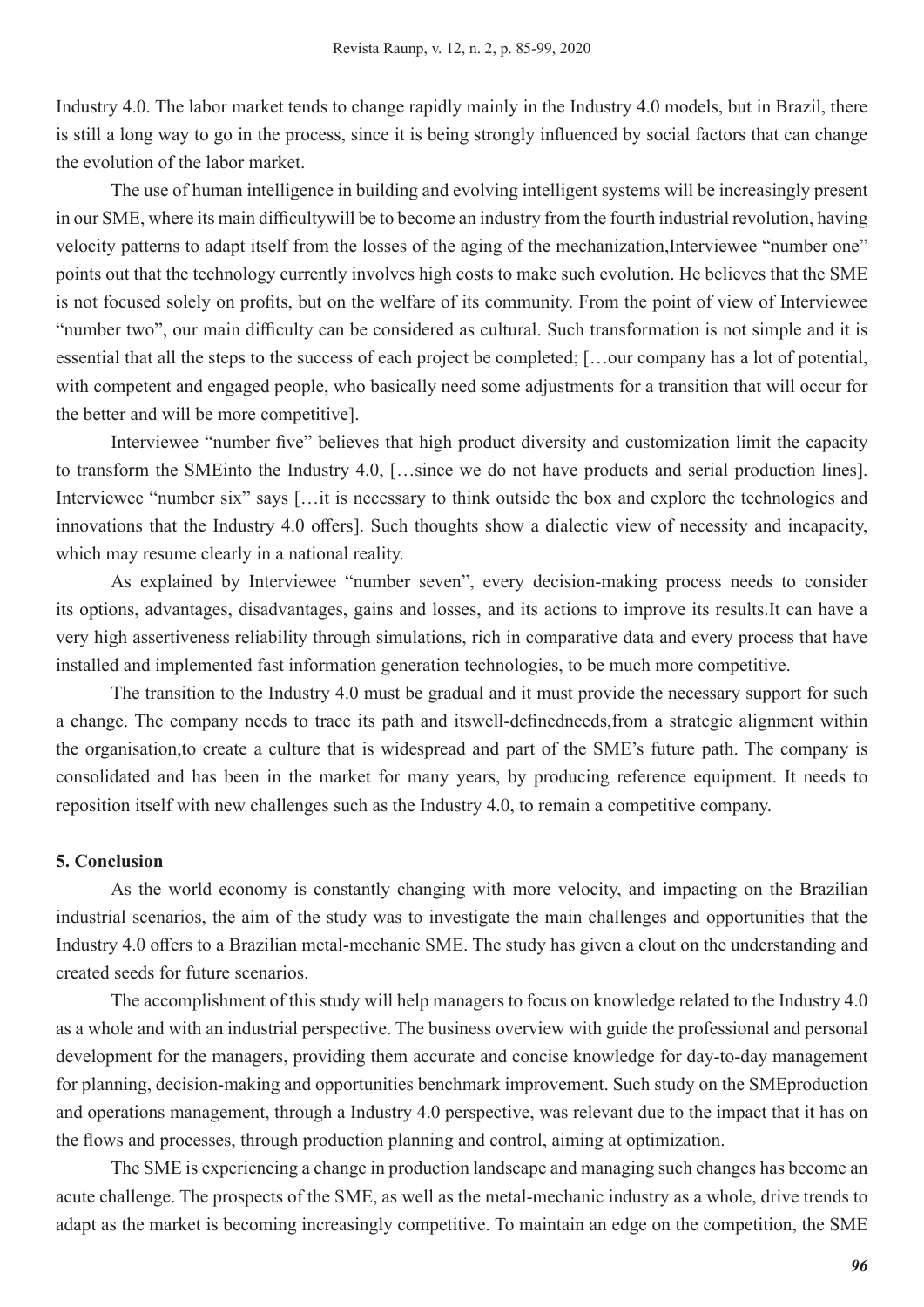must implement innovative decisions.

Since the fourth industrial revolution has emerged and is increasingly present in our daily lives, deepening our knowledge and dedicate it to relevant industry applications opens the door to challenges, innovation opportunities, and pave the way to competitiveness. The results have shown an urgent necessity to normalize the Industry 4.0 all over the metal-mechanic industry and to set up a recurrent path toward learning and knowledge management, showing that it can be much more explored and can generate more of its kind.

For future research, it is suggested that a study of the theoretical framework be conducted, since the Industry 4.0 must be analyzed more broadly, in more segments and subdivisions of each SME.

# **Referências**

Akçayir, M.,& Akçayir, G. (2017). Advantages and challenges associated with augmented reality for education: A systematic review of the literature. *Educational Research Review,* 20, 1–11.

ASTM. (2010). *Standard Terminology for Additive Manufacturing Technologies*. Retrieved from http:// enterprise.astm.org/filtrexx40.cgi? +REDLINE\_PAGES/F2792.htm. Accessed on: Jun 2019.

Almeida, H. (2015). Apresentação: Internet das coisas – tudo conectado. *Revista da Sociedade Brasileira de Computação*, 29(4): 7-8.

Anzola-Román, P., Bayona-Sáez, C.,& García-Marco, T. (2018). Organizational innovation, internal R&D and externally sourced innovation practices: effects on technological innovation outcomes. *Journalof Business Research,* 91, 233-247.

Aquino, A. (2015). Sensores conectados em rede. *Revista da Sociedade Brasileira de Computação,* 29(4): 9-13.

Askarany, D., Brierley, J. A.,& Yazdifar, H. (2012). The effect of innovation characteristics on activity-based costing adoption. *International Journal of Managerial and Financial Accounting*, 4(3), 291-313.

Atzori, L., Iera, A.,& Morabito, G. (2010). The internet of things: a survey. **Computer Networks**, 54(15), 2787-2805.

Bardin, L. (2011). *Análise de Conteúdo.* 70. ed. São Paulo: São Paulo.

Belvedere, V., Grando, A., & Bielli, P. (2013). A quantitative investigation of the role of information and communication technologies in the implementation of a product-service system. *International Journal of Production Research,* 51(2), 410-426.

Berryman, D. (2012). Augmented Reality: A Review. *Medical Reference Services Quarterly. 31*(2):212-8.

Boston Consulting Group. (2019). *Building Digital Talent and Organization*. Retrieved from https://www. bcg.com/en-br/digital-bcg/digital-transformation/building-digital-talent-organization.aspx. Accessedon: 16 Jun. 2019.

Brown, B., Chui, M.,&Manyika, J. (2011). Are You Ready for the Era of Big Data? *McKinsey Quarterly* (4).

CNI. (2016). Desafios para indústria 4.0 no Brasil: report. Brasília: CNI.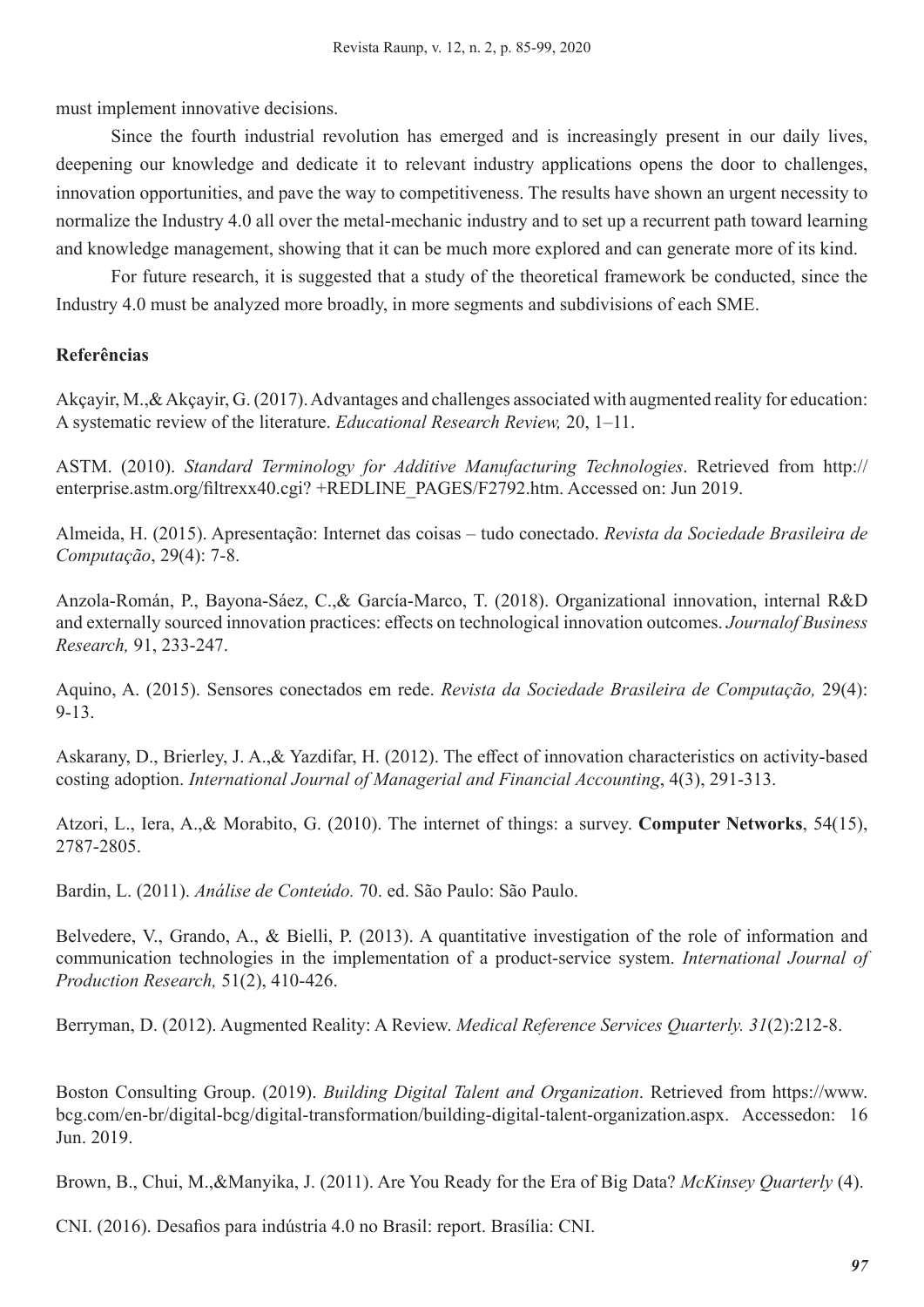CNIa. (2018). *Portal da Indústria*. Retrievedfrom https://noticias.portaldaindustria.com.br/listas/4-mudancasque-as-empresas-podem-implementar-rumo-a-industria-40/#. Accessedon: 21 jun. 2019.

CNIb. (2018). *Portal da Indústria*. Retrievedfrom https://noticias.portaldaindustria.com.br/noticias/ politica-industrial/especialistas-discutem-os-principais-desafios-da-industria-40-para-a-politica-industrial/. Accessedon: 1 dez. 2018.

CNI. (2019). *Portal da Indústria.* Retrievedfromhttps://noticias.portaldaindustria.com.br/noticias/inovacaoe-tecnologia/impacto-da-tecnologia-no-futuro-sera-debatido-no-8o-congresso-brasileiro-de-inovacao-daindustria/. Accessedon: 12 Jun. 2019.

CNI Digital. (2017). *Robôsautônomos*. Retrieved from http://www.cnidigital.com.br/artigo/conceitos-robo-sauto-nomos-s-ries-pilares-da-ind-stria-4-0-parte-2-de-9. Accessed on: 01 dez. 2018.

Damanpour, F.,& Gopalakrishnan, S. (2001). The dynamics of the adoption of product and process innovations in organizations. Journal of Management Studies, 38(1), 45-65.

Davis, J.; Edgar, T.; Porter, J., Bernaden, J., &Sarli, M. (2012). Smart manufacturing, manufacturing intelligence and demand-dynamic performance. *Computers and Chemical Engineering,* 47, 145-156.

De Guimarães, J. C. F., Severo, E. A., Dorion, E. C. H., Coallier, F., &Olea, P. M. (2016). The use of organizational resources for product innovation and organizational performance: a survey of the Brazilian furniture industry. *International Journal Production Economics*. 180, 135-147.

De Sousa Jabbour, A. B. L., Jabbour, C. J. C., Godinho Filho, M., & Roubaud, D. (2018). Industry 4.0 and the circular economy: a proposed research agenda and original roadmap for sustainable operations. *Annals of Operations Research*, 1-14.

Dunn-Cavelty, M. (2010). '*Cyber Security' in A. Collins, Contemporary Security Studies*. Oxford: OUP

Finep. (2019). *Finep lança ação de fomento a tecnologias da Indústria 4.0 e assina memorando com Israel.* FINEP. Retrieved from http://www.finep.gov.br/noticias/todas-noticias/5971-finep-lanca-acao-de-fomento-atecnologias-da-industria-4-0-e-assina-memorando-com-israel. Accessed on: 19 Jun. 2019.

Gerbert, P., Lorenz, M.,Rüßmann, M., Waldner, M., Justus, J., Engel, P., &Harnisch, M. (2015). *Industry 4.0:* the future of productivity and growth in manufacturing industries. BCG.

Hahn Filho, J. H. (2016). A Era da Internet Industrial e a Indústria 4.0. *Produção em Foco,* 6(3), 1-3.

Helfat, C. E., & Winter, S. G. (2011). Untangling dynamic and operational capabilities: strategy for the (N) ever‐changing world. *Strategic Management Journal,* 32(11), 1243-1250.

Huang S., Liu, P., Mokasdar, A., & Liang, H. (2012). Additive manufacturing and its societal impact: A literature review.*International Journal of Advanced Manufacturing Technology* 67(5-8) 1-15.

Jiménez-Jiménez, D., &Sanz-Valle, R. (2011). Innovation, organizational learning, and performance. *Journal of Business Research,* 64(4), 408-417.

Jothipriya, D., & Akila, A. (2016). Literature Review: Cloud Computing–Security Issues, Technologies and Challenges, *Engineering and Scientific International Journal*, 3(2), 1-15.